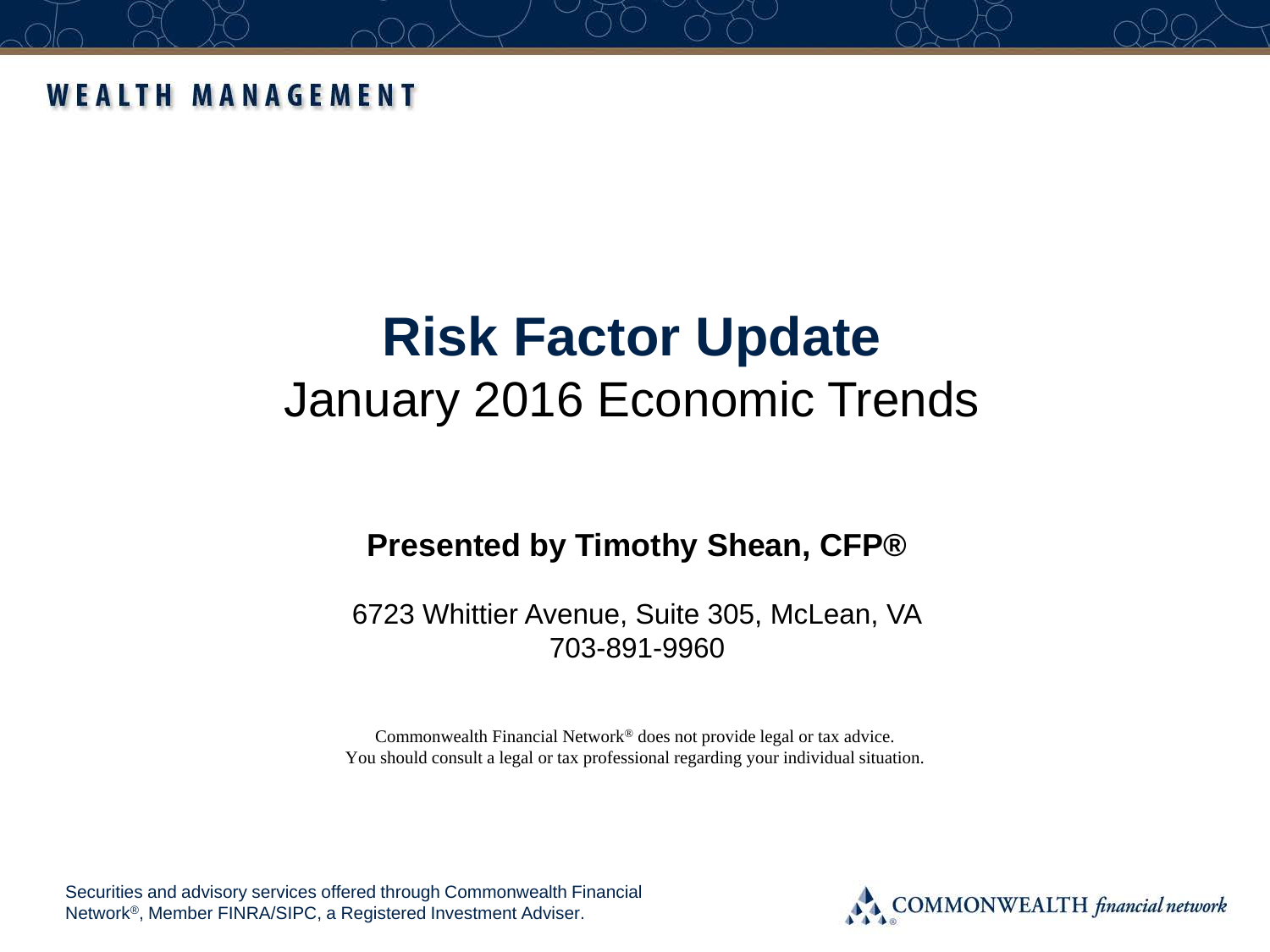#### **The Service Sector**

This metric dropped in December, for the second month in a row. Although no longer at recent record levels, the service sector continues to expect both business and employment expansion, and this data point remains healthy, near where it was before the financial crisis. Continued strength in the service sector is consistent with business confidence; as a representative sample of the largest sector of business, this is an important leading indicator.





#### ISM Nonmanufacturing: NMI Composite Index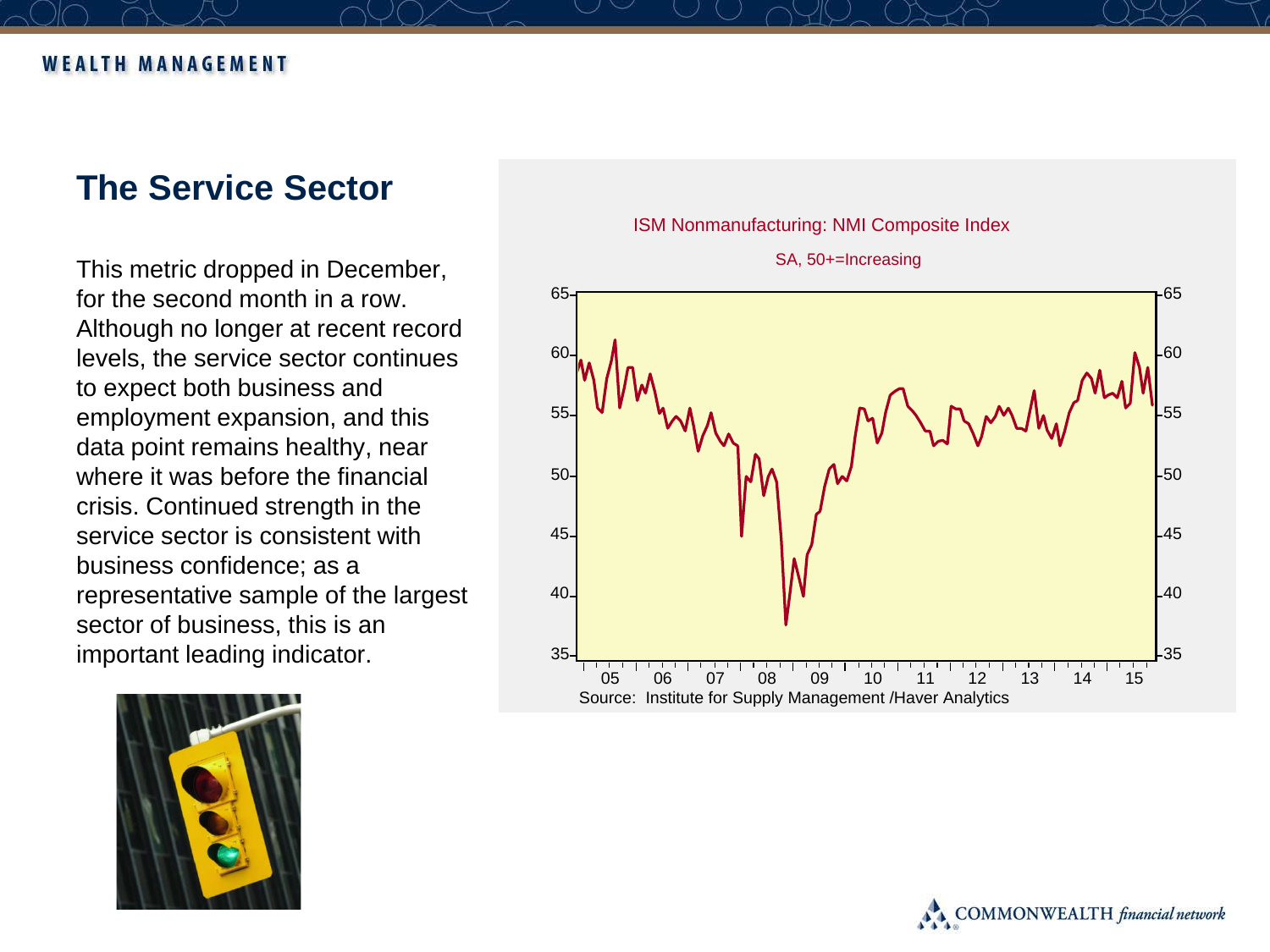## **Private Employment: Annual Change**

Private employment growth year over -year continued its decrease, largely because of weak third quarter results. Nonetheless, it remains at healthy levels, at or above those of the mid -2000s, with recent strong monthly figures suggesting that the decline may be stabilizing. Because this is an annual figure, the changes are slower and smaller than those we see in more frequently reported data, but the trend continues to look stable .



All Employees: Total Private Industries



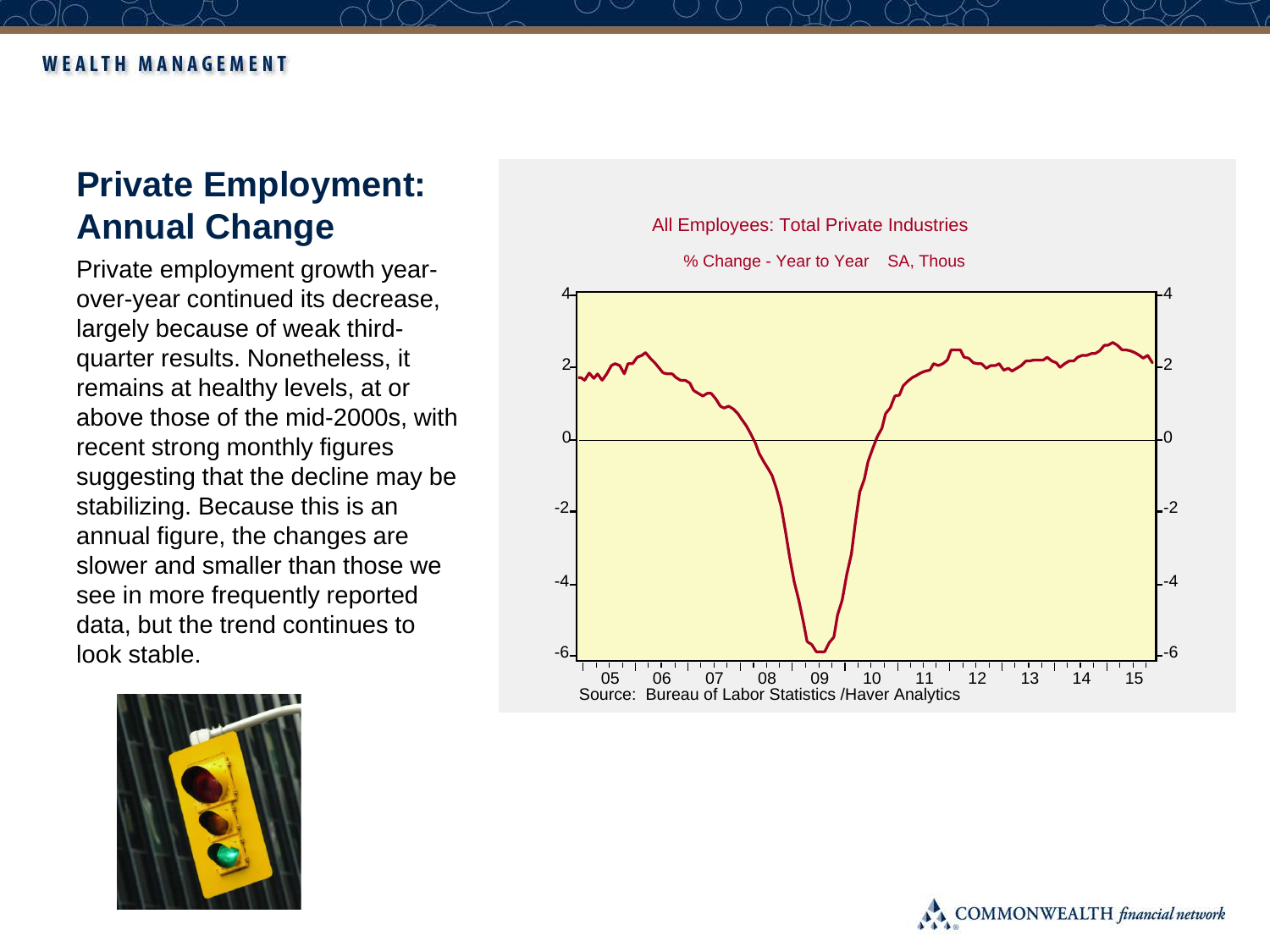## **Private Employment: Monthly Change**

These are the same numbers as in the previous chart, but on a monthto-month basis, which can provide a better short-term signal. Fourthquarter figures were much stronger than those of the weak third quarter, ending with better-thanexpected December data, as well as an upward revision to November. Employment remains at a growth level consistent with the mid-2000s, and total employment growth continues to be healthy.

All Employees: Total Private Industries





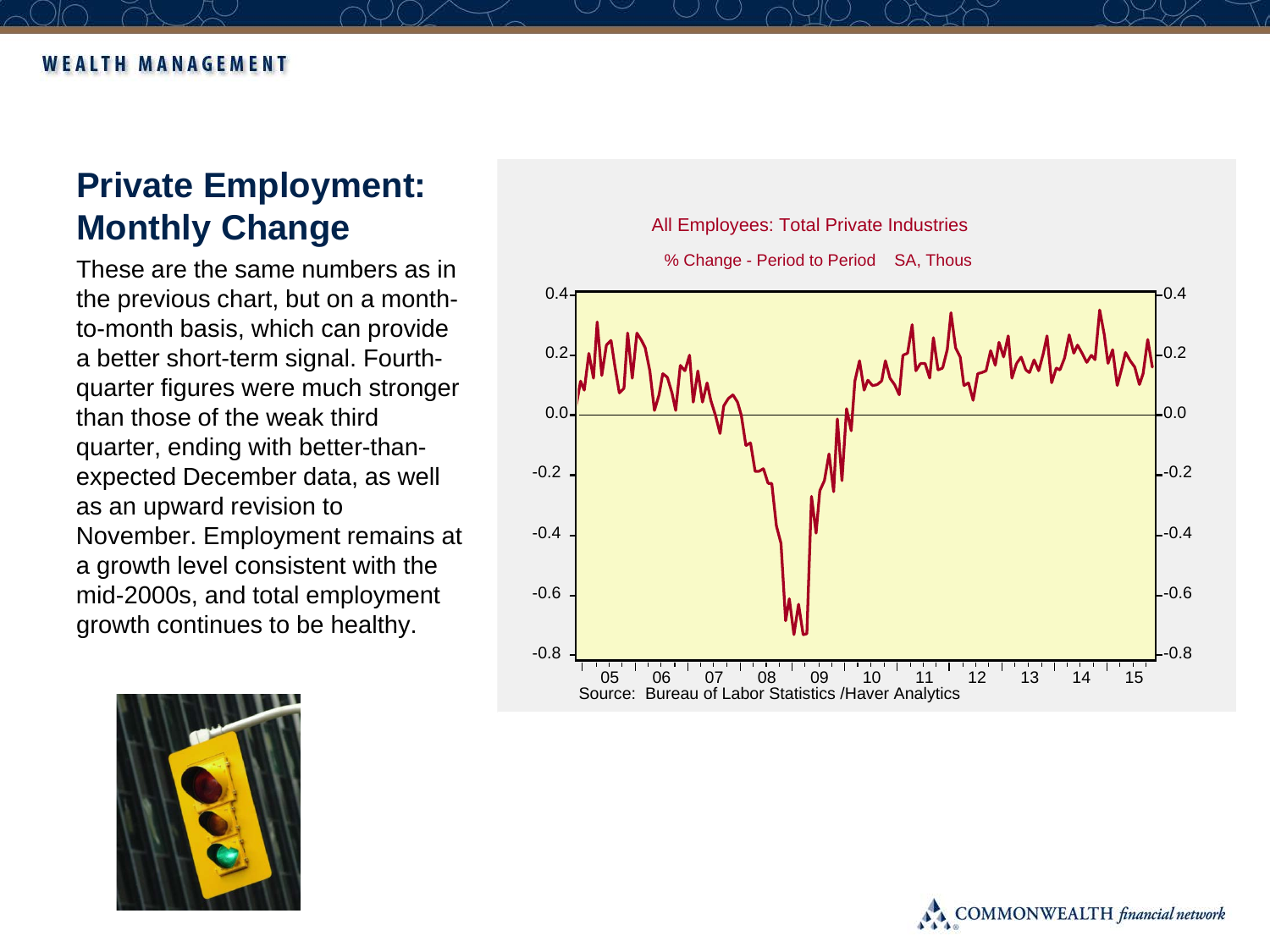#### **Yield Curve (10-Year Less 3-Month Treasury)**

Rates for the 10-year Treasury ticked up slightly over the past month, while 3-month rates declined, and the spread between long-term and short-term rates remains healthy. Despite the Federal Reserve's decision to start raising rates in December, this metric has not changed, which seems due, at least in part, to demand from international buyers for assets with low political and economic risk.

Treasury Yield Curve - 10 Year Minus 3 Month Rates





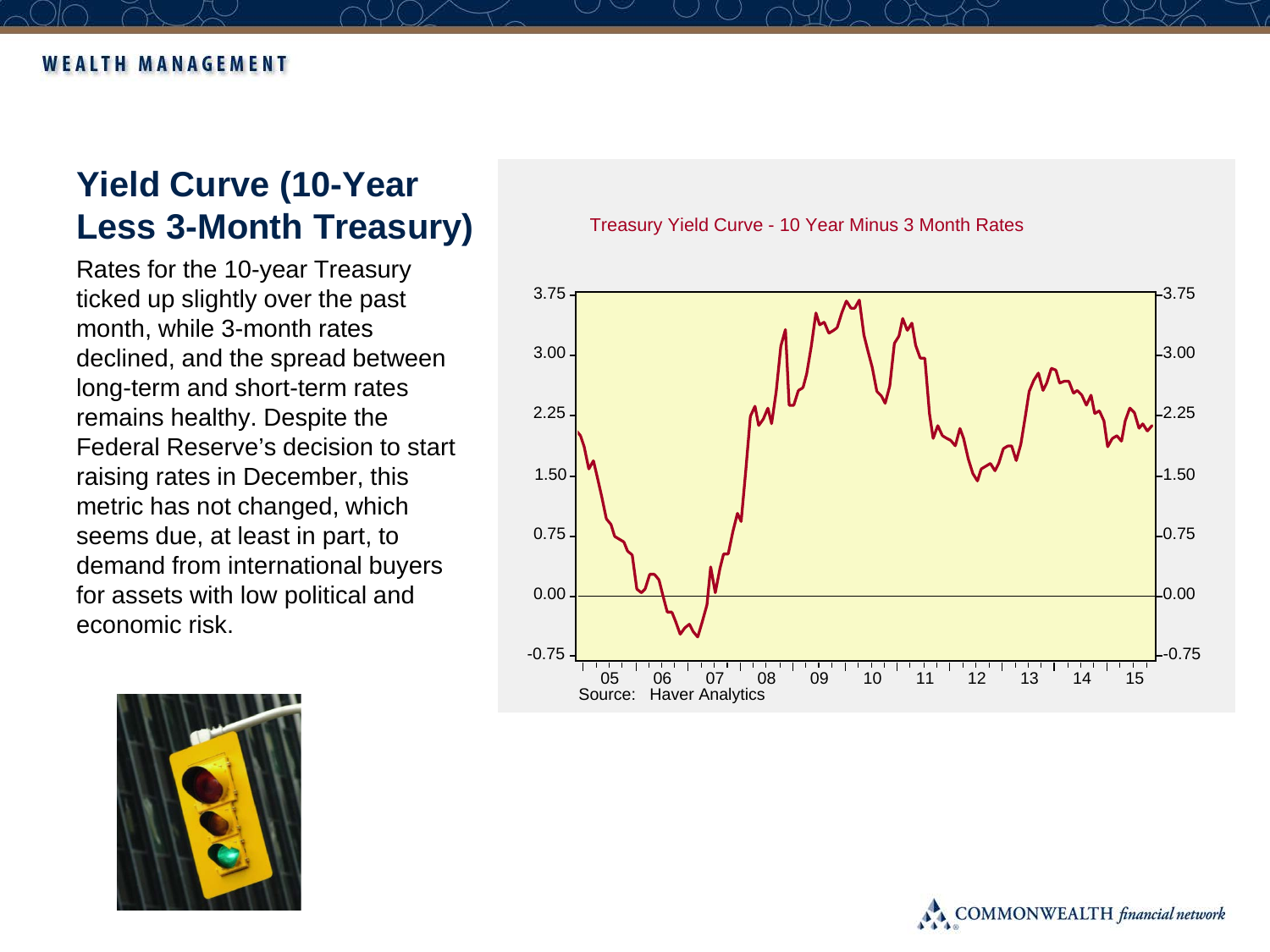## **Consumer Confidence: Annual Change**

Consumer confidence increased this month, reversing previous declines. Although the year-overyear growth rate has declined, we're not yet close to a worry point. Despite the recent uptick in confidence, however, I'll continue to call this a yellow light until we see a couple more months of healthy data.



% Change - Year to Year SA, 1985=100



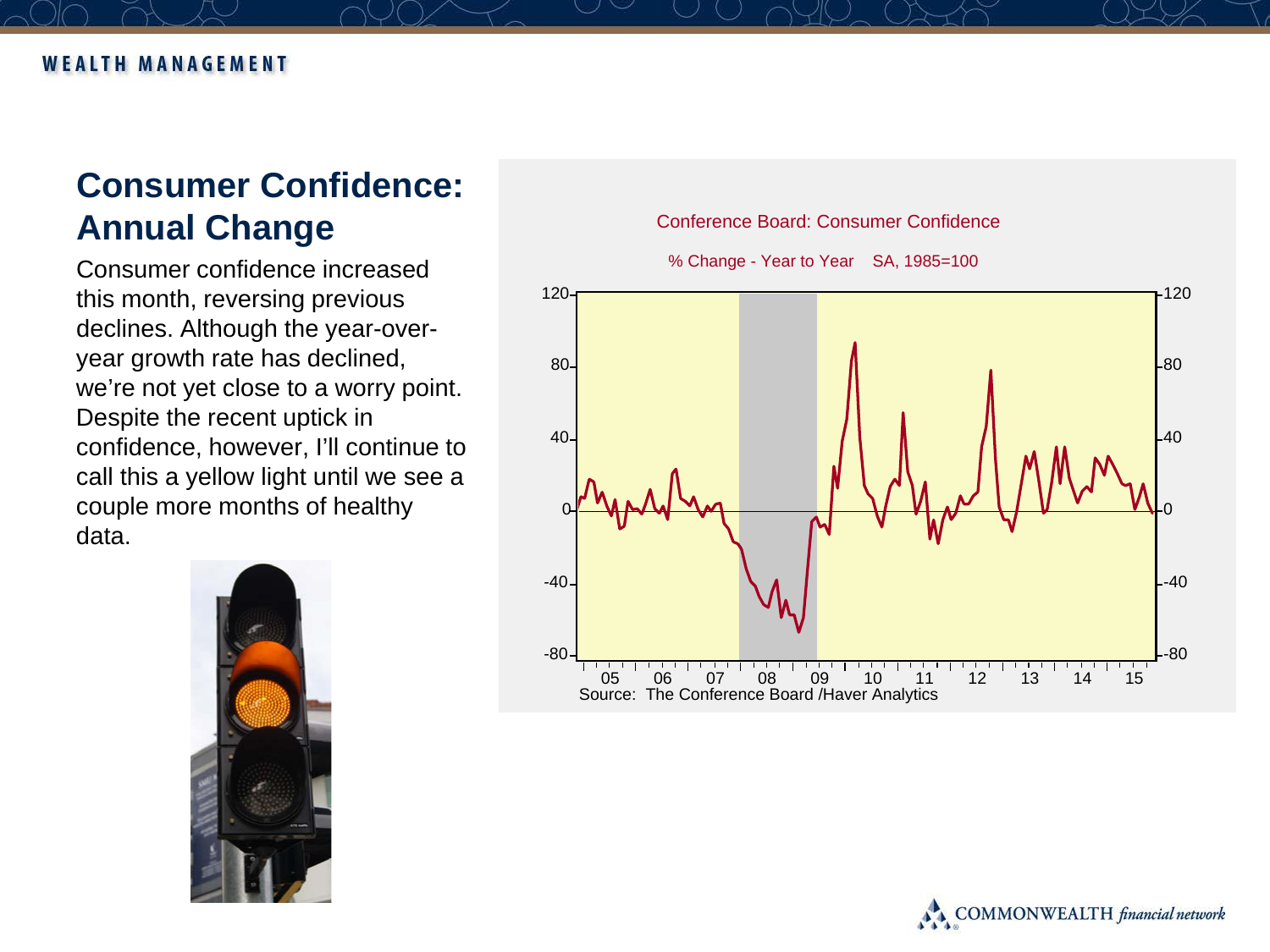# **Conclusion: Slowdown Possible But Not Likely**

With the exception of consumer confidence, which actually improved substantially last month, all of the major indicators continue to be positive. Although signs of potential weakness such as the decline in the ISM Nonmanufacturing Survey and previous declines in the consumer confidence indicator—suggest that a slowdown is possible, it's not a probability at this point, given strong employment growth and other positive factors.

On balance, then, it's still a green light for the economy as a whole.